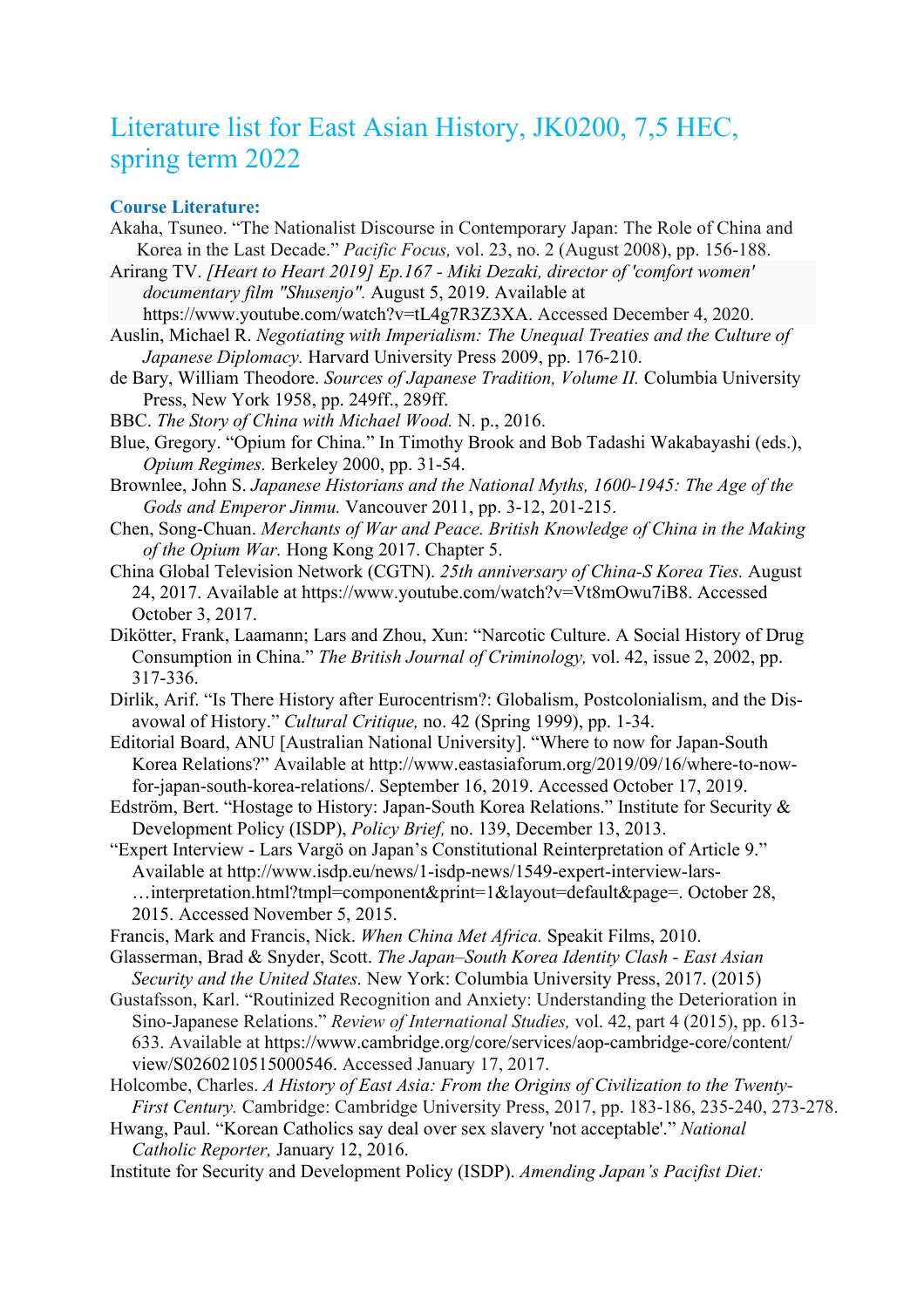*Backgrounder,* April 8, 2018.

- Jonsson, Gabriel. "Case study on South Korea." In *Foreign Aid, trade and development. The strategic presence of China, Japan and Korea in sub-Saharan Africa.* Occasional UI [Swedish Institute of International Affairs] papers, no. 5, 2011, pp. 48-69. Co-author with Johan Lagerkvist.
- "Can Memories of the Japan-Korea dispute on "Comfort Women" Resolve the Issue?" *International Journal of Korean Studies,* vol. XXIII, no. 2, Fall/Winter, 2019 (published in 2020), pp. 64-80.
- Kim, Heungkyu. *Evolving China's Foreign Policy in Northeast Asian under Hu Jintao's Leadership and Implications to Korea-China Relations.* Paper presented at a Center for U.S.-Korea Policy Workshop, August 2010.
- Kim, Hyung-Ah. "History wars: Park's conservative wedge politics." *Asian Currents,* December 10, 2015.
- Kwesi, D.L.S. Prah and Vusi Gumede ed. *Africa-China Partnerships and Relations: African Perspectives.* Cape Town, 2018, pp. 1-14, 93-118, 171-188, 257-281.
- Laver, Michael S. *The Sakoku Edicts and the Politics of Tokugawa Hegemony.* Amherst, New York 2011, pp. 1-24.
- Lee, Ji-Yong. *A Rising China and Its Economic Implications.* Paper presented at a Center for U.S.-Korea Policy Workshop, August 2010.
- Ng, Kerry. "'Comfort women' accord requires further compromise." *Asian Currents,* January 21, 2016.
- Park, Jae-hyuk. "Sino-Korean relationship in peril." *The Korea Times,* August 23, 2017. Available at http://www.koreatimes.co.kr/www/biz/2017/10/367\_235230.html. Accessed August 29, 2017.
- Tadashi Wakabayashi, Bob. "From Peril to Profit. Opium in Late-Edo to Meiji Eyes. " In Timothy Brook and Bob Tadashi Wakabayashi (eds.). Ibid., pp. 55-75
- Teufel Dreyer, June. *Middle Kingdom and Empire of the Rising Sun: Sino-Japanese Relations, Past and Present.* New York 2017, pp. 21-81.
- Vaporis, Constantine Nomikos (red.) *Voices of Early Modern Japan.* Boulder, Colorado 2014, pp. 75, 86, 90.
- Wong, R. Bin. "Opium and Modern Chinese State-Making." In Timothy Brook and Bob Tadashi Wakabayashi (eds.). Ibid., pp. 189-211.

Xie, Jin. *The Opium War.* Emei Film Studios, 1997.